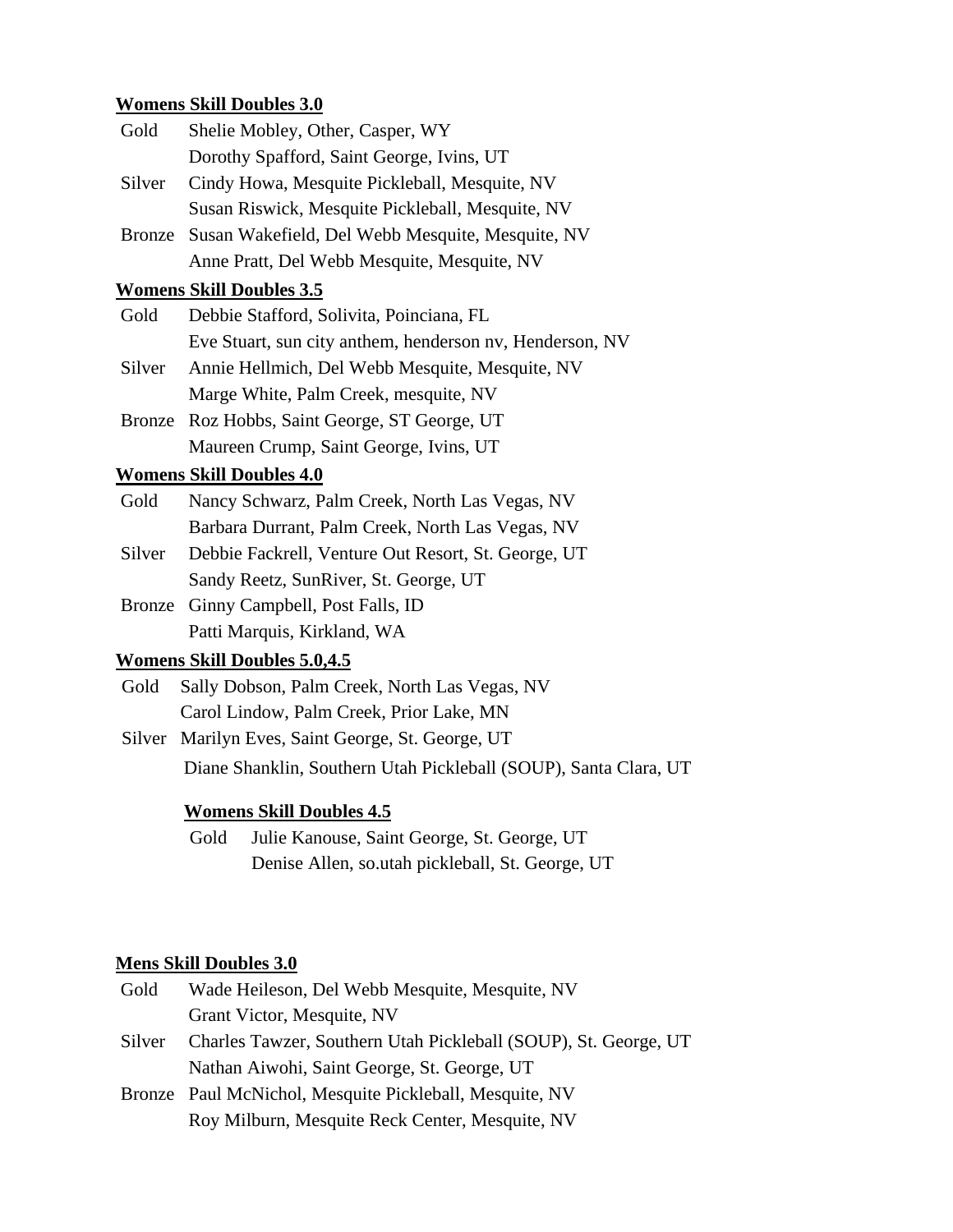| <b>Mens Skill Doubles 3.5</b> |                                                                     |  |
|-------------------------------|---------------------------------------------------------------------|--|
| Gold                          | Mark Evans, SunRiver, Saint George, UT                              |  |
|                               | William Peck, SunRiver, St George, UT                               |  |
| Silver                        | Ken Schmitz, Sun City Aliante Las Vegas, North Las Vegas, NV        |  |
|                               | Paul Wagner, aliante, North Las Vegas, NV                           |  |
|                               | Bronze Anthony LeBron, Entrada, St. George, UT                      |  |
|                               | Scott Risinger, soup, St. George, UT                                |  |
|                               | <b>Mens Skill Doubles 4.0</b>                                       |  |
| Gold                          | Michael Tully, Las Vegas Durango, las vegas, NV                     |  |
|                               | Steve Carter, Palm Creek, Henderson, NV                             |  |
| Silver                        | Douglas West, Sun City Anthem, Henderson, NV                        |  |
|                               | Bruce Johnson, Sun City Anthem - Henderson NV, Henderson, NV        |  |
| <b>Bronze</b>                 | Craig Bruin, SANDY, UTAH, sandy, UT                                 |  |
|                               | Scott Tikson, Entrada, St. George, UT                               |  |
|                               | <b>Mens Skill Doubles 4.5</b>                                       |  |
| Gold                          | Ed Krick, Hemet, CA                                                 |  |
|                               | Bill Burger, Heme, CA                                               |  |
| Silver                        | Pete Bresciani, Mission Hills, Henderson, NV, Las Vegas, NV         |  |
|                               | William Gallatin, SunRiver, St George, UT                           |  |
|                               | Bronze Dale Harris, Ogden Pickle Ball Association LLC, Syracuse, UT |  |
|                               | Stefan Lemire, Saint George, St. George, UT                         |  |
|                               | <b>Mens Skill Doubles 5.0</b>                                       |  |
| Gold                          | Stephen Cole, Durango-Las Vegas, Las Vegas, NV                      |  |

|        | Robert Hurdman, Saint George, Washington, UT            |
|--------|---------------------------------------------------------|
| Silver | Maurice Parobec, Palm Creek, Casa Grande, AZ            |
|        | Brooke Siver, Kamloops Pickleball Assoc., Kamloops, BC  |
|        | Bronze Sanjoy Bhattacharya, Saint George, Ivins, UT     |
|        | Mario Najera, Sun City Anthem Pickleball, Henderson, NV |
|        |                                                         |

## **Mixed Skill Doubles**

| Gold   | Jeannine Cote, Spray Lakes Cochrane, AB, Cochrane, AB  |
|--------|--------------------------------------------------------|
|        | Emilien Cote, Cochrane AB, Cochrane, AB                |
| Silver | Betty Leth, MESQUITE, NV                               |
|        | Philip Scholl, Logan Pickleball Association, Logan, UT |
|        | Bronze Orinda Samuelson, Washington, UT                |
|        | Roy Milburn, Mesquite Reck Center, Mesquite, NV        |

# **Mixed Skill Doubles 3.5**

Gold Patti Chess, Nevada, Las Vegas, NV